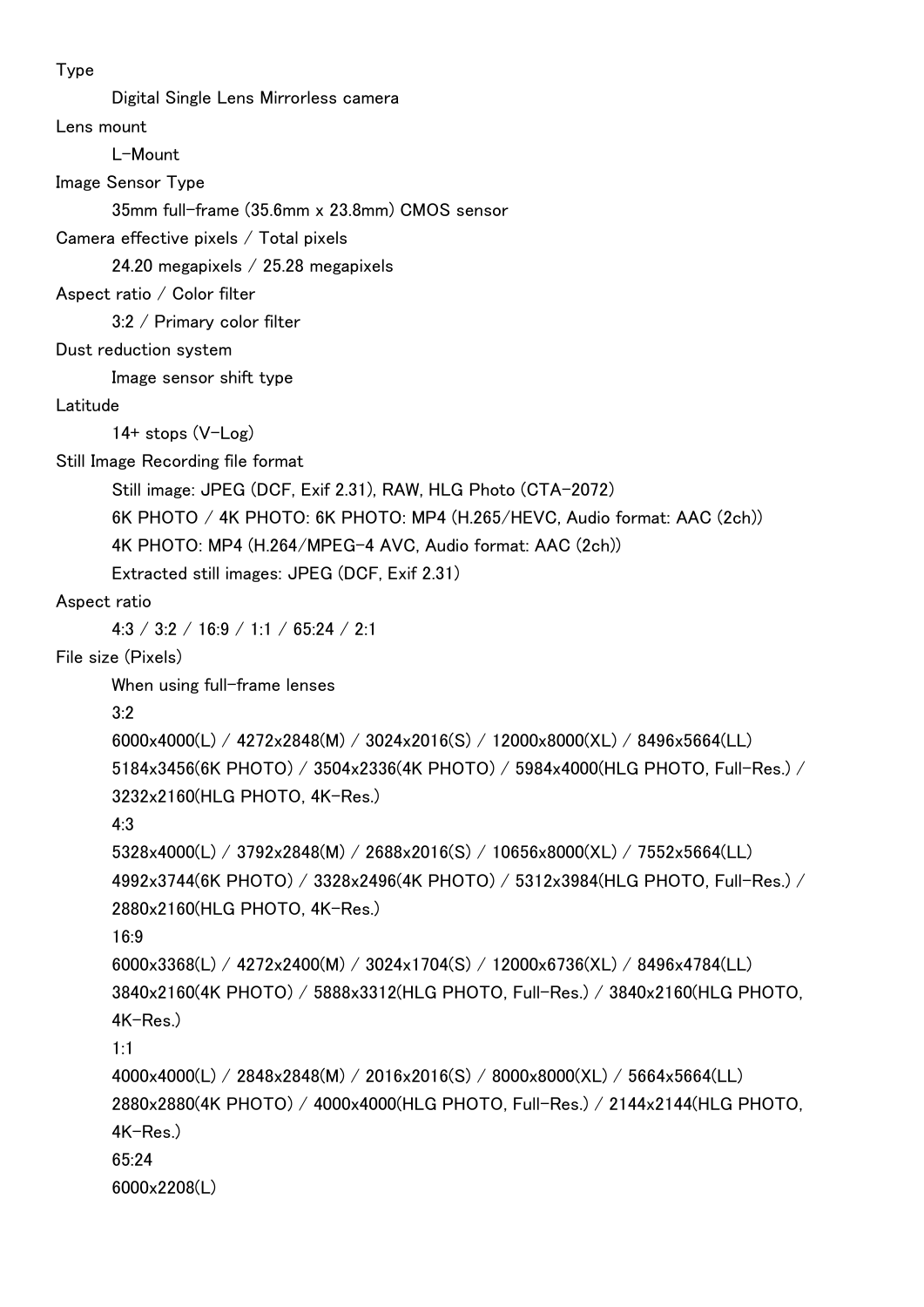2:1 6000x3000(L) When using APS-C/Super 35mm lenses 3:2 3984x2656(L) / 2880x1920(M) / 2064x1376(S) / 3504x2336(4K PHOTO) 4:3 3536x2656(L) / 2560x1920(M) / 1840x1376(S) / 3328x2496(4K PHOTO) 16:9 3984x2240(L) / 2880x1624(M) / 1920x1080(S) / 3840x2160(4K PHOTO) 1:1 2656x2656(L) / 1920x1920(M) / 1376x1376(S) / 2880x2880(4K PHOTO) Image quality RAW / RAW+Fine / RAW+Standard / Fine / Standard Color space sRGB, AdobeRGB Motion Picture Recording file format MOV: H.264/MPEG-4 AVC, H.265/HEVC (Audio format: LPCM (2ch 48kHz/16-bit)) MP4: H.264/MPEG-4 AVC, H.265/HEVC (Audio format: AAC (2ch)) Switch NTSC / PAL Yes (NTSC (59.94Hz) / PAL(50.00Hz)) MOV: NTSC (59.94Hz) Full-frame [4K] 3840x2160 29.97p, 150Mbps (4:2:2 10-bit LongGOP) / 100Mbps (4:2:0 8-bit LongGOP) (H.264/MPEG-4 AVC, LPCM) 23.98p, 150Mbps (4:2:2 10-bit LongGOP) / 100Mbps (4:2:0 8-bit LongGOP) (H.264/MPEG-4 AVC, LPCM [FHD] 1920x1080 59.94p, 100Mbps (4:2:2 10-bit LongGOP) / 100Mbps (4:2:0 8-bit LongGOP) (H.264/MPEG-4 AVC, LPCM) 29.97p, 100Mbps (4:2:2 10-bit LongGOP)/ 100Mbps (4:2:0 8-bit LongGOP) (H.264/MPEG-4 AVC, LPCM) 23.98p, 100Mbps (4:2:2 10-bit LongGOP) / 100Mbps (4:2:0 8-bit LongGOP) (H.264/MPEG-4 AVC, LPCM) APS-C / Pixel by Pixel [4K] 3840x2160 59.94p, 200Mbps (4:2:0 10-bit LongGOP) (H.265/HEVC, LPCM) 59.94p, 150Mbps (4:2:0 8-bit LongGOP) (H.264/MPEG-4 AVC, LPCM) 29.97p, 150Mbps (4:2:2 10-bit LongGOP) / 100Mbps (4:2:0 8-bit LongGOP) (H.264/MPEG-4 AVC, LPCM) 23.98p, 150Mbps (4:2:2 10-bit LongGOP) / 100Mbps (4:2:0 8-bit LongGOP) (H.264/MPEG-4 AVC, LPCM)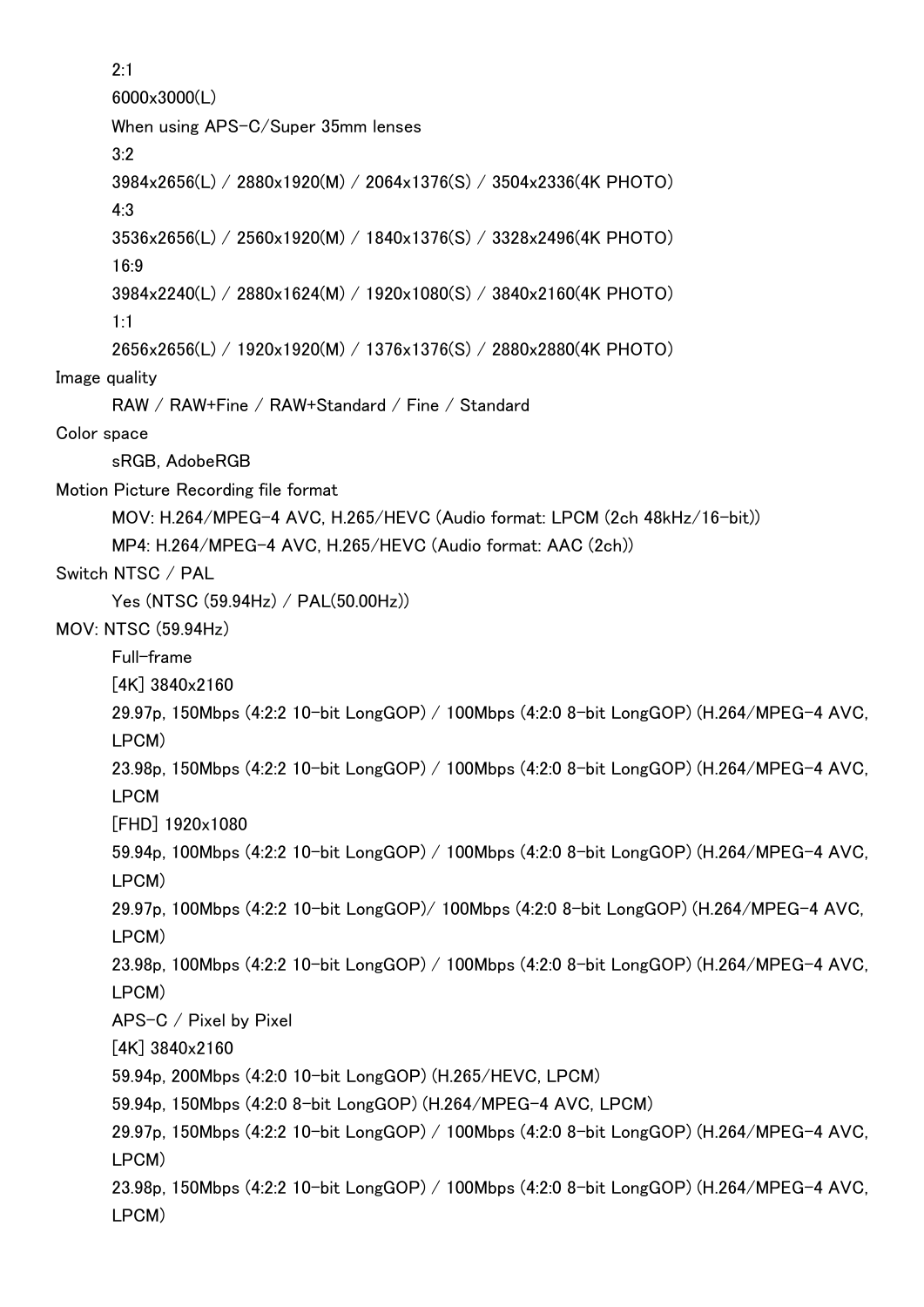[Anamorphic 4K] 3328x2496 (4:3), 29.97p, 150Mbps (4:2:2 10-bit LongGOP) / 100Mbps (4:2:0 8-bit LongGOP) (H.264/MPEG-4 AVC, LPCM) 23.98p, 150Mbps (4:2:2 10-bit LongGOP) / 100Mbps (4:2:0 8-bit LongGOP) (H.264/MPEG-4 AVC, LPCM) [FHD] 1920x1080 59.94p, 100Mbps (4:2:2 10-bit LongGOP) / 100Mbps (4:2:0 8-bit LongGOP) (H.264/MPEG-4 AVC, LPCM) 29.97p, 100Mbps (4:2:2 10-bit LongGOP) / 100Mbps (4:2:0 8-bit LongGOP) (H.264/MPEG-4 AVC, LPCM) 23.98p, 100Mbps (4:2:2 10-bit LongGOP) / 100Mbps (4:2:0 8-bit LongGOP) (H.264/MPEG-4 AVC, LPCM) MOV: PAL (50Hz) PAL (50.00Hz) Full-frame [4K] 3840x2160 25.00p, 150Mbps (4:2:2 10-bit LongGOP) / 100Mbps (4:2:0 8-bit LongGOP) (H.264/MPEG-4 AVC, LPCM) [FHD] 1920x1080 50.00p, 100Mbps (4:2:2 10-bit LongGOP) / 100Mbps (4:2:0 8-bit LongGOP) (H.264/MPEG-4 AVC, LPCM) 25.00p, 100Mbps (4:2:2 10-bit LongGOP) / 100Mbps (4:2:0 8-bit LongGOP) (H.264/MPEG-4 AVC, LPCM) APS-C / Pixel by Pixel [4K] 3840x2160 50.00p, 200Mbps (4:2:0 10-bit LongGOP) (H.265/HEVC, LPCM) 50.00p, 150Mbps (4:2:0 8-bit LongGOP) (H.264/MPEG-4 AVC, LPCM) 25.00p, 150Mbps (4:2:2 10-bit LongGOP) / 100Mbps (4:2:0 8-bit LongGOP) (H.264/MPEG-4 AVC, LPCM) [FHD] 1920x1080 50.00p, 100Mbps (4:2:2 10-bit LongGOP) / 100Mbps (4:2:0 8-bit LongGOP) (H.264/MPEG-4 AVC, LPCM) 25.00p, 100Mbps (4:2:2 10-bit LongGOP) / 100Mbps (4:2:0 8-bit LongGOP) (H.264/MPEG-4 AVC, LPCM) MP4: NTSC (59.94Hz) Full-frame [4K] 3840x2160 29.97p, 72Mbps (4:2:0 10-bit LongGOP) (H.265/HEVC, AAC) 3.98p, 72Mbps (4:2:0 10-bit LongGOP) (H.265/HEVC, AAC) 29.97p, 100Mbps (4:2:0 8-bit LongGOP) (H.264/MPEG-4 AVC, AAC) 23.98p, 100Mbps (4:2:0 8-bit LongGOP) (H.264/MPEG-4 AVC, AAC)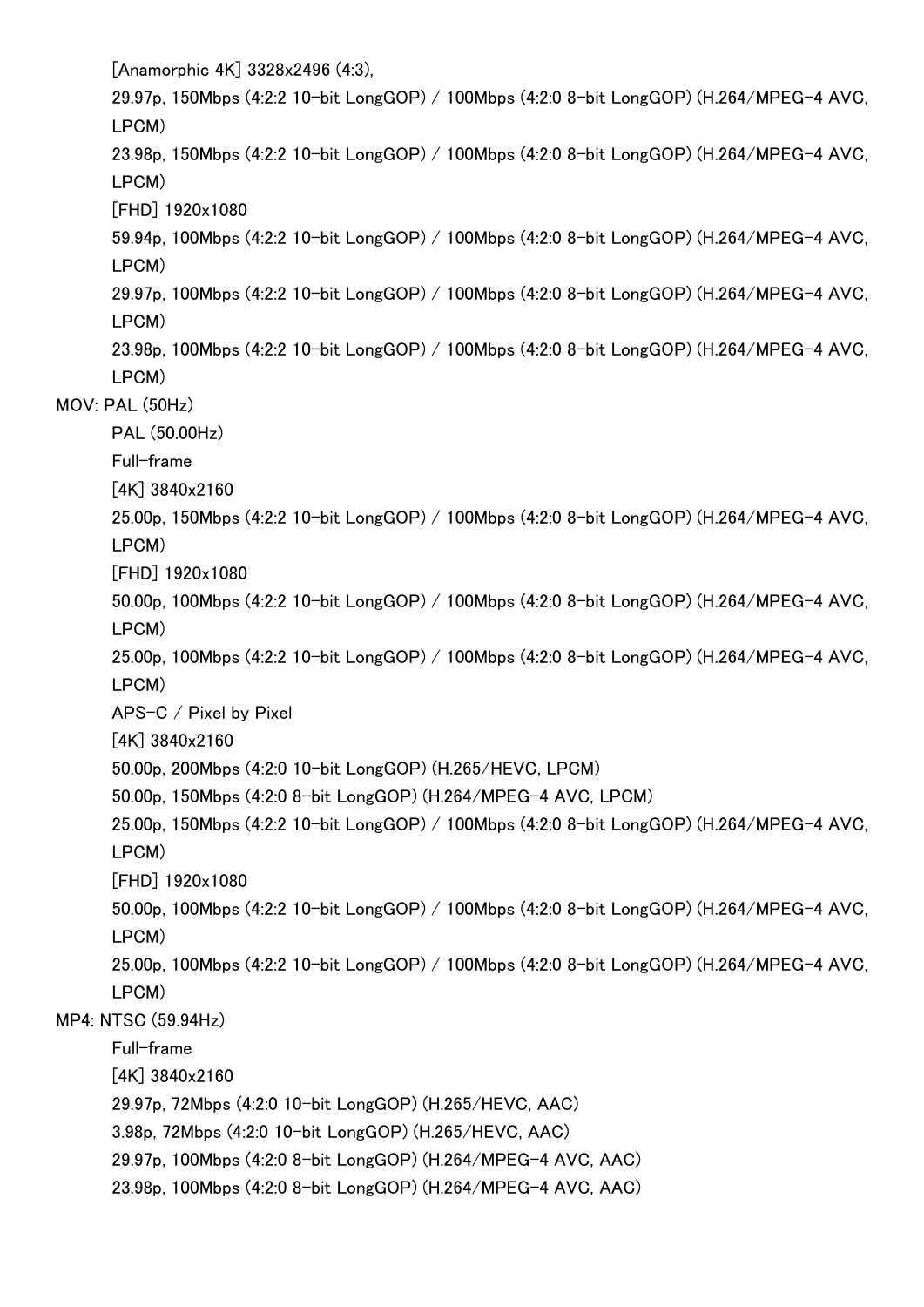[FHD] 1920x1080 59.94p, 28Mbps (4:2:0 8-bit LongGOP) (H.264/MPEG-4 AVC, AAC) 29.97p, 20Mbps (4:2:0 8-bit LongGOP) (H.264/MPEG-4 AVC, AAC) 23.98p, 24Mbps (4:2:0 8-bit LongGOP) (H.264/MPEG-4 AVC, AAC) APS-C / Pixel by Pixel [4K] 3840x2160 59.94p, 100Mbps (4:2:0 10-bit LongGOP) (H.265/HEVC, AAC) 29.97p, 72Mbps (4:2:0 10-bit LongGOP) (H.265/HEVC, AAC) 23.98p, 72Mbps (4:2:0 10-bit LongGOP) (H.265/HEVC, AAC) 29.97p, 100Mbps (4:2:0 8-bit LongGOP) (H.264/MPEG-4 AVC, AAC) 23.98p, 100Mbps (4:2:0 8-bit LongGOP) (H.264/MPEG-4 AVC, AAC) [FHD] 1920x1080 59.94p, 28Mbps (4:2:0 8-bit LongGOP) (H.264/MPEG-4 AVC, AAC) 29.97p, 20Mbps (4:2:0 8-bit LongGOP) (H.264/MPEG-4 AVC, AAC) MP4: PAL (50.00Hz) Full-frame [4K] 3840x2160 25.00p, 72Mbps (4:2:0 10-bit LongGOP) (H.265/HEVC, AAC) 25.00p, 100Mbps (4:2:0 8-bit LongGOP) (H.264/MPEG-4 AVC, AAC) [FHD] 1920x1080 50.00p, 28Mbps (4:2:0 8-bit LongGOP) (H.264/MPEG-4 AVC, AAC) 25.00p, 20Mbps (4:2:0 8-bit LongGOP) (H.264/MPEG-4 AVC, AAC) APS-C / Pixel by Pixel [4K] 3840x2160 50.00p, 100Mbps (4:2:0 10-bit LongGOP) (H.265/HEVC, AAC)< 25.00p, 72Mbps (4:2:0 10-bit LongGOP) (H.265/HEVC, AAC) 25.00p, 100Mbps (4:2:0 8-bit LongGOP) (H.264/MPEG-4 AVC, AAC) [FHD] 1920x1080 50.00p, 28Mbps (4:2:0 8-bit LongGOP) (H.264/MPEG-4 AVC, AAC) 25.00p, 20Mbps (4:2:0 8-bit LongGOP) (H.264/MPEG-4 AVC, AAC) Slow & Quick MP4: NTSC (59.94Hz) Full-frame [FHD] 1920x1080 59.94p, 28Mbps (4:2:0 8-bit LongGOP) (H.264/MPEG-4 AVC, AAC) 29.97p, 20Mbps (4:2:0 8-bit LongGOP) (H.264/MPEG-4 AVC, AAC) 23.98p, 24Mbps (4:2:0 8-bit LongGOP) (H.264/MPEG-4 AVC, AAC) 1, 2, 5, 10, 15, 30, 60, 100, 120, 150, 180 fps

Angle of view narrows if you select a frame rate with a number of frames 180. The AF mode switches to MF when the frame rate is set to of 150 fps or more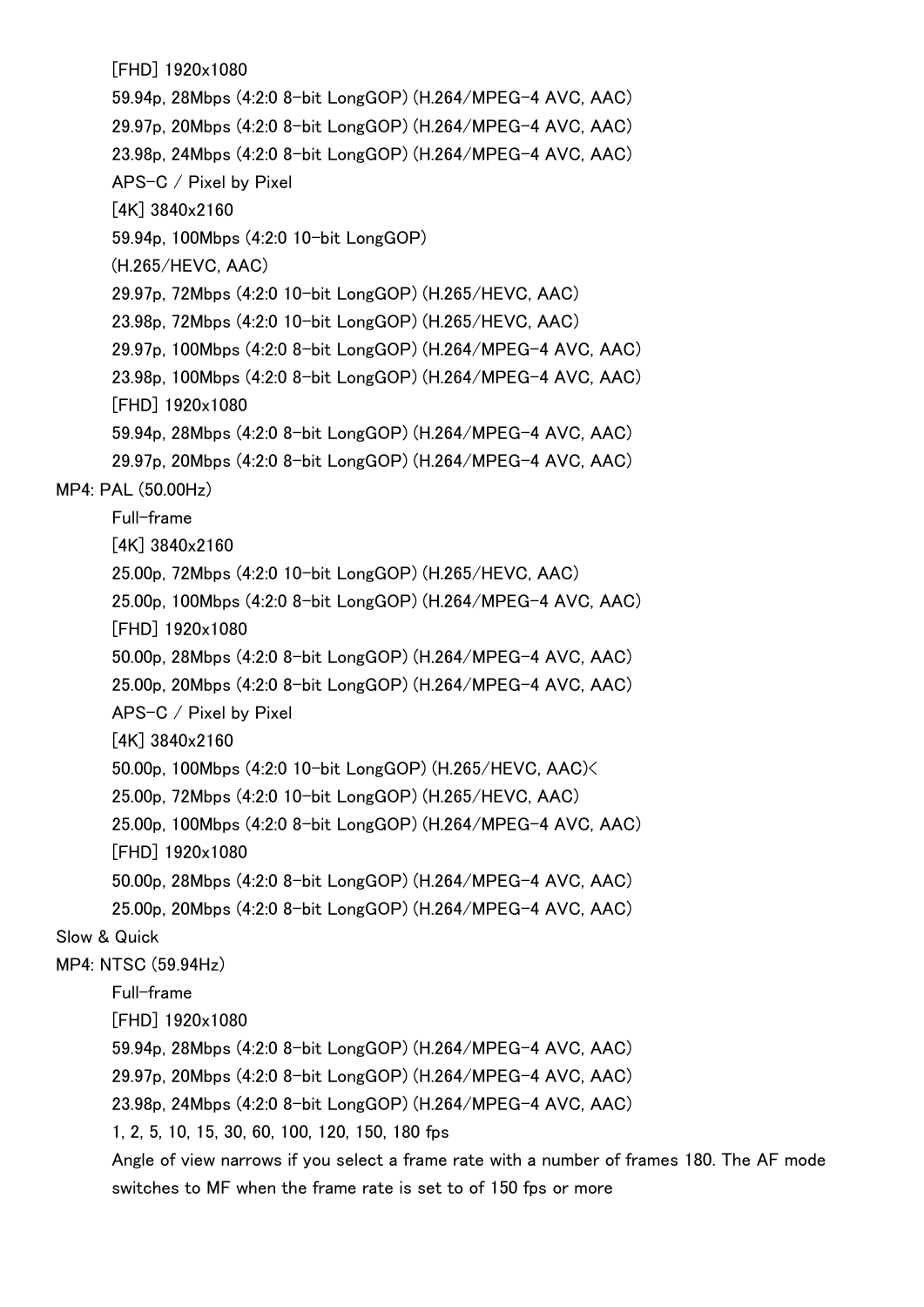APS-C / Pixel by Pixel [4K] 3840x2160: 29.97p, 100Mbps (4:2:0 8-bit LongGOP) (H.264/MPEG-4 AVC, AAC) 23.98p, 100Mbps (4:2:0 8-bit LongGOP) (H.264/MPEG-4 AVC, AAC) 1, 2, 5, 10, 15, 30, 60 fps MP4: PAL (50.00Hz) Full-frame [FHD] 1920x1080: 50.00p, 28Mbps (4:2:0 8-bit LongGOP) (H.264/MPEG-4 AVC, AAC) 25.00p, 20Mbps (4:2:0 8-bit LongGOP) (H.264/MPEG-4 AVC, AAC) 1, 2, 5, 10, 15, 30, 60, 100, 120, 150, 180 fps Angle of view narrows if you select a frame rate with a number of frames 180. The AF mode switches to MF when the frame rate is set to of 150 fps or more MP4: PAL (50.00Hz) (Contd.) APS-C / Pixel by Pixel [4K] 3840x2160: 25.00p, 100Mbps (4:2:0 8-bit LongGOP) (H.264/MPEG-4 AVC, AAC) 1, 2, 5, 10, 15, 30, 60 fps Viewfinder Type OLED Live View Finder Pixels Approx. 2.36 million dots Field of view / Magnification Approx. 100% / Approx. 0.74x with 50 mm lens at infinity;  $-1.0$  m $-1$ , when the aspect ratio is set to 3:2 Eye point / Diopter adjustment Approx. 20 mm at infinity;  $-1.0$  m $-1$  /  $-4.0$   $+4.0$  (dpt) Eye sensor Yes Display speed 120fps / 60fps Display time lag Approx. 0.005sec Rear Monitor Type TFT LCD monitor with static touch control Monitor size Free-angle, 3.0-inch (7.5cm), 3:2 aspect Pixels Approx. 1.84 million dots Field of view Approx. 100% Focus Type Contrast AF system DFD technology Yes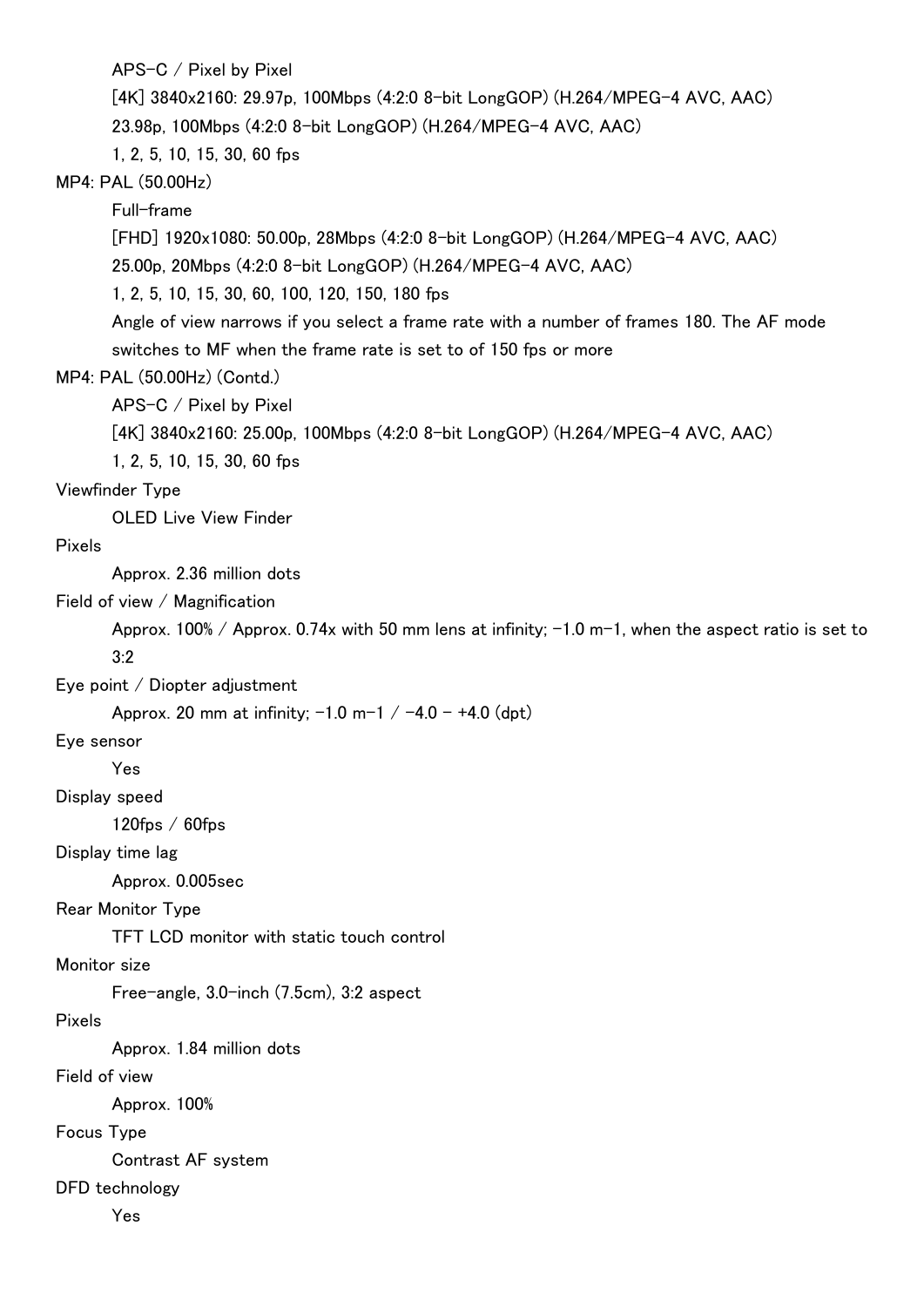Focus mode

AFS (Single) / AFC (Continuous) / MF

## AF mode

Auto Detection (Face, Eye, Body, Animal) / Tracking / 225-Area / Zone (Face, Eye, Body, Animal) / Tracking / 225-Area / Zone (Vertical/Horizontal) / Zone (Square) / Zone (Oval) / 1-Area+ / 1-Area / Pinpoint / Custom 1, 2, 3

AF detective range

EV  $-6 - 20$  (F1.4, ISO100 equivalent, AFS)

### AF custom setting

AF Sensitivity, AF Area Switching Sensitivity, Moving Object Prediction

### AF assist lamp

Yes

## AF lock

Set the Fn button in custom menu to AF lock

Post Focus / Focus Stacking

Yes / Yes

## **Others**

AF-ON, AF-ON: Near Shift, AF-ON: Far Shift, Shutter AF, Half Press Release, Focus/Shutter Priority, Quick AF, Continuous AF (during motion picture recording), Eye Sensor AF, AF-Point Scope Setting, AF+MF, MF Guide, MF Assist, Touch MF Assist, Focus Peaking, Touch AF/AE Function, Touch Pad AF, Touch Shutter, Focus Switching for Vert/Hor, Focus Ring Lock, Show/Hide AF Mode, 1-Area AF Moving Speed, Loop Movement Focus Frame, AFC Start Point (225-Area), Lens Focus Resume, Focus Ring Control

# Light metering system

1,728-zone multi-pattern sensing system

Light metering mode

Multiple / Center Weighted / Spot / Highlight Weighted

Metering range

EV0-18 (F2.0 lens, ISO100 equivalent)

Exposure mode

Program AE / Aperture Priority AE / Shutter Priority AE / Manual Exposure

ISO sensitivity

Auto / 50 / 100 / 200 / 400 / 800 / 1600 / 3200 / 6400 / 12800 / 25600 / 51200 / 102400 / 204800 (Changeable to 1/3 EV step) (Standard output sensitivity)

Dual Native ISO

[Normal] Native ISO: 100, 640

Auto: Auto / 50 / 100-51200 / 102400 / 204800

[V-Log] Native ISO: 640, 4000

Auto: Auto / 320 / 640-51200

[HLG] Native ISO: 400, 2500

Auto: Auto / 400-51200 / 102400 / 204800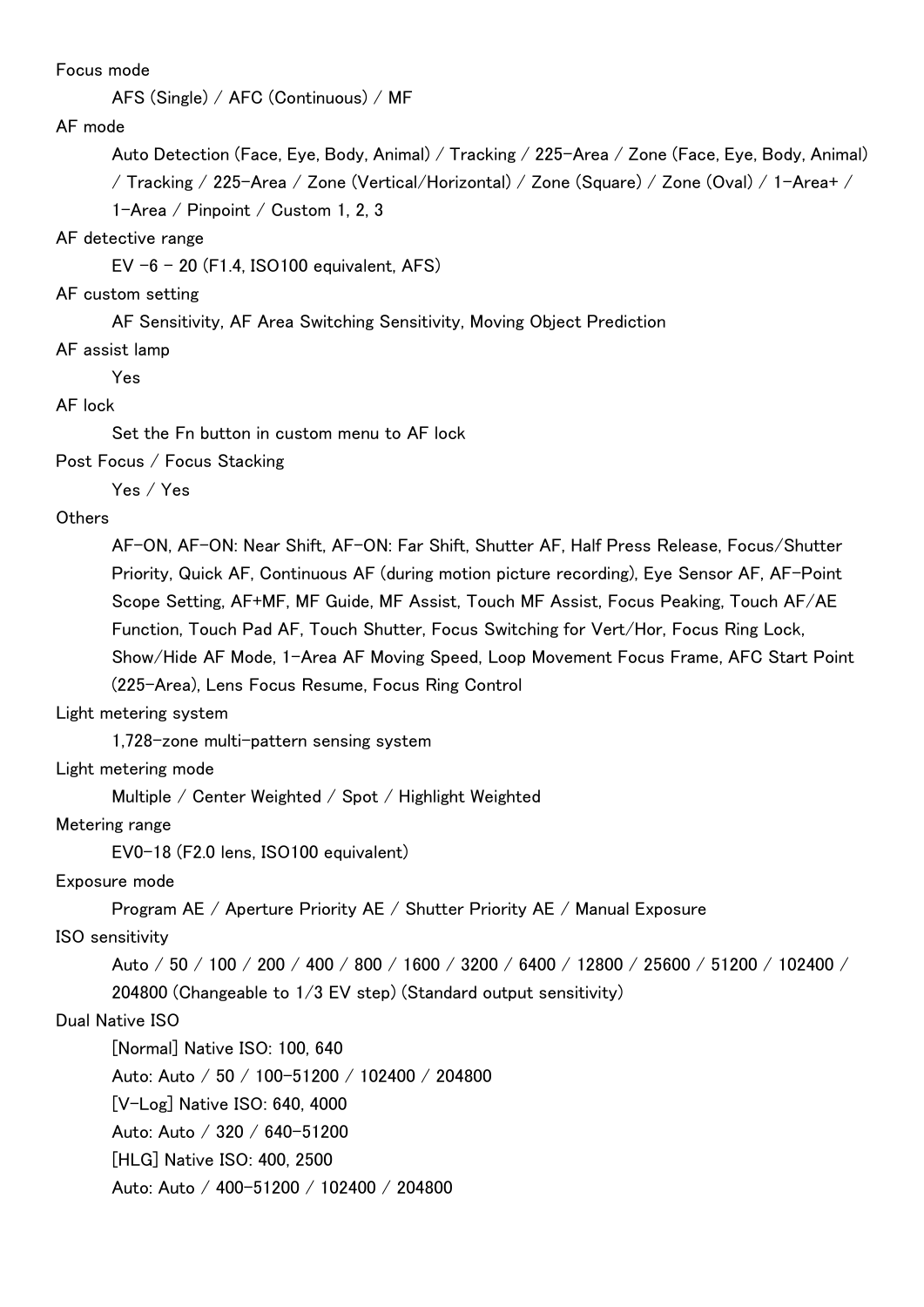[Cinelike D2 / Cinelike V2] Native ISO: 200, 1250 Auto: Auto / 100 / 200-51200 / 102400 / 204800 Exposure compensation  $1/3$  EV step  $+/-5$ EV ( $+/-3$ EV for motion picture) AE lock Set the Fn button in custom menu to AE lock Image Stabilization Image sensor shift type  $(5-axis / 5.0 - stop)$ Dual I.S. (6.5-stop Dual I.S. 2 compatible) White balance AWB / AWBc / AWBw / Daylight / Cloudy / Shade / Incandescent / Flash / White Set 1, 2, 3, 4 / Color temperature setting 1, 2, 3, 4 White balance adjustment Blue/Amber bias, Magenta/Green bias Color temperature setting 2500-10000K in 100K Shutter Type Focal-plane shutter Shutter speed Still image: Bulb (Max. 30 minutes),  $1/8,000 - 60$ Electronic front curtain shutter: Bulb (Max. 30 minutes), 1/2,000 - 60 Electronic shutter: Bulb (Max. 60 sec),  $1/8,000 - 60$ Motion picture:  $1/16.000 - 1/25$ Creative Video M mode / MF mode:  $1/16,000 - 1/2$ Self timer 10sec, 3 images / 2sec / 10sec Remote control Remote control by DMW-RS2 (sold separately) Silent mode / Shutter type Yes / Yes (Auto / Mechanical / Electronic front curtain / Electronic / Electronic+NR) AE bracket 3, 5, 7 images in  $1/3$ ,  $2/3$  or 1 EV step, max.  $+/-3$  EV, single/burst Aperture bracket 3, 5 or all positions in 1 EV step Focus bracket 1 to 999 images, focus steps can be set in 10 levels White balance bracket 3 images in blue/amber axis or in magenta/green axis, color temperature setting Burst speed Mechanical shutter/Electronic front curtain shutter: AFS/MF: H: 7 frames/sec, M: 5 frames/sec (with Live View), L: 2 frames/sec (with Live View)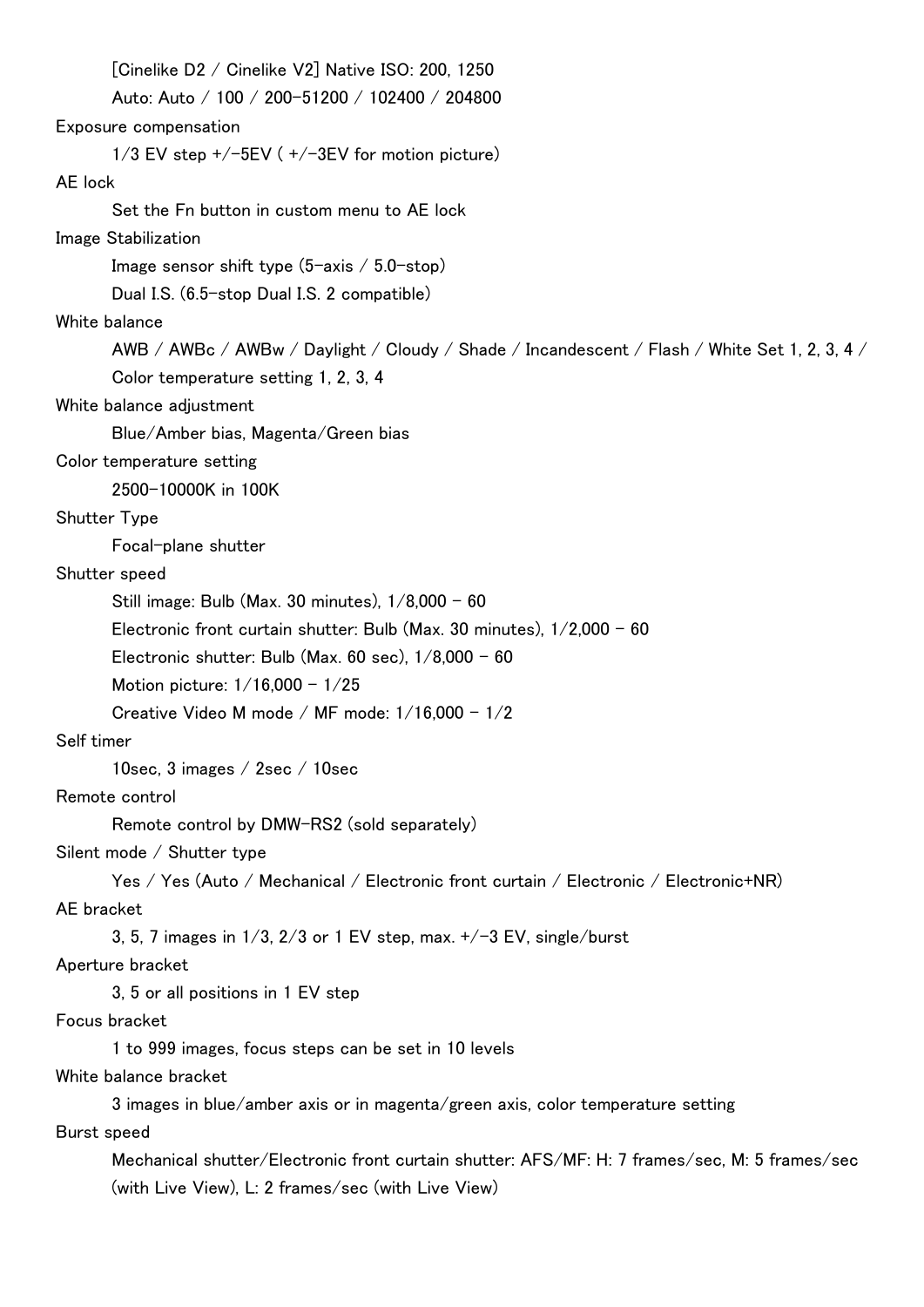AFC: H: 5 frames/sec (with Live View), M: 5 frames/sec (with Live View), L: 2 frames/sec (with Live View) Electronic shutter: AFS/MF: H: 7 frames/sec, M: 5 frames/sec (with Live View), L: 2 frames/sec (with Live View) AFC: H: 5 frames/sec (with Live View), M: 5 frames/sec (with Live View), L: 2 frames/sec (with Live View) Number of recordable images RAW/RAW+JPEG: More than 24 images Number of recordable images RAW/RAW+JPEG: More than 24 images 6K Photo / 4K Photo Burst speed 6K PHOTO: 30 frames/sec 4K PHOTO: 60 frames/sec, 30 frames/sec Exif information Yes (Each JPEG image cropped out of the 6K/4K burst file complies with EXIF.) Flash type TTL External Flash (sold separately) Flash mode Auto / Auto/Red-eye Reduction/Forced On/Forced On/Red-eye Reduction/Slow Sync./Slow Sync./Red-eye Reduction/Forced Off Flash synchronization 1st Curtain Sync, 2nd Curtain Sync Flash output adjustment  $1/3$ EV step  $+/-3$ EV Synchronization speed Less than 1/250 second The guide number decreases at 1/250 second. Only when set to M mode or S mode Wireless control Yes (When using DMW-FL200L / FL360L / FL580L (sold separately)), Wireless Channel: 1ch/2ch/3ch/4ch Extra Tele Conversion 2.0x (EX S) (When using full-frame lenses), 1.9x (EX S) (When using APS-C / Super 35mm lenses), 1.4x (EX M) Photo Style Standard / Vivid/Natural/Flat / Landscape / Portrait / Monochrome / L. Monochrome / L. Monochrome D / Cinelike D2 / Cinelike V2 / Like709 / V-Log / Standard (HLG) / Monochrome (HLG) / Like2100 (HLG) / My Photo Style 1-10 Picture adjustment Contrast / Highlight / Shadow / Saturation / Color Tone / Hue / Filter Effect / Grain Effect / Sharpness / Noise Reduction / ISO / WB Adjustable settings vary depending on the Photo Style mode Filter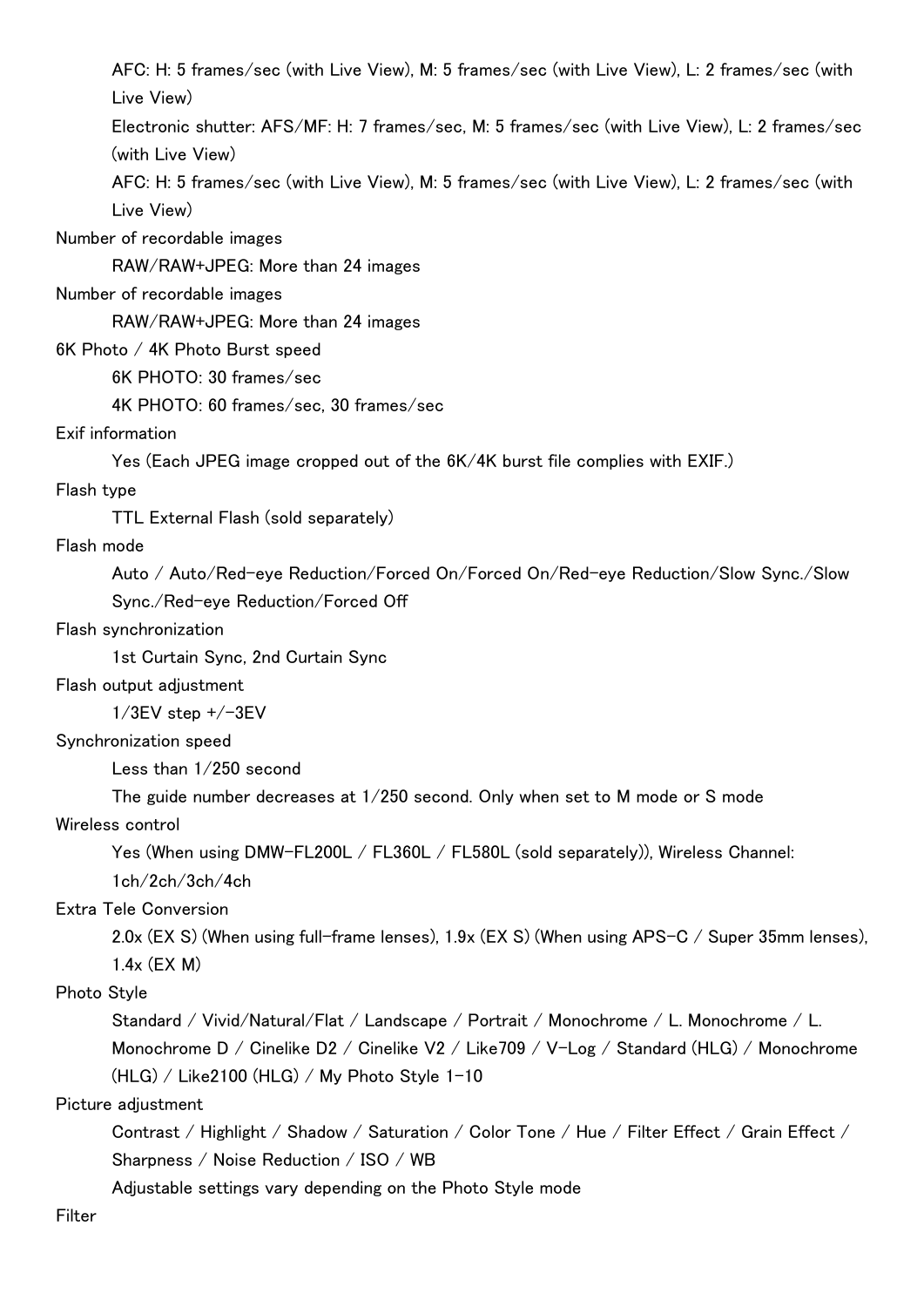Expressive / Retro / Old Days / High Key / Low Key / Sepia / Monochrome / Dynamic Monochrome / Rough Monochrome / Silky Monochrome / Impressive Art / High Dynamic / Cross Process / Toy Effect / Toy Pop / Bleach Bypass / Miniature Effect / Soft Focus / Fantasy / Star Filter / One Point Color / Sunshine

## Luminance level

8-bit: 0-255 / 16-235 / 16-255 10-bit: 0-1023 / 64-940 / 64-1023

#### Wave form monitor

Yes

# LUT display

LUT View Assist (Monitor) / LUT View Assist (HDMI)

#### Time code

Count Up: Rec Run/Free Run selectable, Time Code Mode: Drop frame/Non-drop frame selectable (When NTSC (59.94Hz) is selected.)

#### Knee control

Yes (in Like709 mode)

## REC

Exposure Comp./Sensitivity/White Balance/Photo Style/Metering Mode/Aspect Ratio/Picture Quality/Picture Size/HLG Photo/High Resolution Mode/1 Shot Spot Metering/Long Exposure NR/Min. Shutter Speed/1 Shot RAW+JPG/i.Dynamic Range/Filter Effect/One Push AE/Touch AE/Exposure Mode/AF Mode/AF Custom Setting(Photo)/AF Custom Setting(Video)/Focus Peaking/Focus Peaking Sensitivity/1-Area AF Moving Speed/Focus Ring Lock/AE LOCK/AF LOCK/AF/AE LOCK/AF-ON/AF-ON: Near Shift/AF-ON: Far Shift/AF-Point Scope/Focus Area Set/Flash Mode/Flash Adjust./Wireless Flash Setup/Drive Mode/1 Shot 6K/4K PHOTO/Bracketing/Silent Mode/Image Stabilizer/Shutter Type/Ex. Tele Conv./Live View Composite/Post-Focus/Motion Pic. Rec File Format/Motion Pic. Rec Quality/Slow & Quick Setting/Time Code Display/Sound Rec Level Disp./Sound Rec Level Adj./Sound Rec Level Limiter/Special Mic. Directivity Adjust/Image Stabilizer/E-Stabilization (Video)/Boost I.S. (Video)/Image Area of Video/Live Cropping/Q.MENU/Rec/Playback Switch/Video Record /LVF/Monitor Switch/Operation Lock/Dial Operation Switch/Preview/Preview Aperture Effect/Constant Preview/Level Gauge/Histogram/Luminance Spot Meter/Frame Marker/Photo Grid Line/Live View Boost/Monochrome Live View/Night Mode/LVF/Monitor Disp. Style/Photo/Video Preview/Zebra Pattern/LUT View Assist (Monitor)/LUT View Assist (HDMI)/LUT Select/HLG View Assist(Monitor)/HLG View Assist (HDMI)/Sheer Overlay/I.S. Status Scope/Waveform Monitor/Anamorphic Desqueeze Display/Focus Ring Control/Zoom Control/Destination Card Slot/Wi-Fi/No Setting/Restore to Default

### Play

Magnify from AF Point/LUT View Assist (Monitor)/HLG View Assist (Monitor)/Anamorphic Desqueeze Display/RAW Processing/6K/4K PHOTO Bulk Saving/Delete Single/Protect / Rating 1, 2, 3, 4, 5/Copy/Rec/Playback Switch/LVF/Monitor Switch/Video Record/Night Mode/Card Slot Change/Wi-Fi/Send Image (Smartphone)/LUT View Assist (HDMI)/HLG View Assist (HDMI)/6K/4K Photo Play/No Setting/Off (Disable Press and Hold)/Restore to Default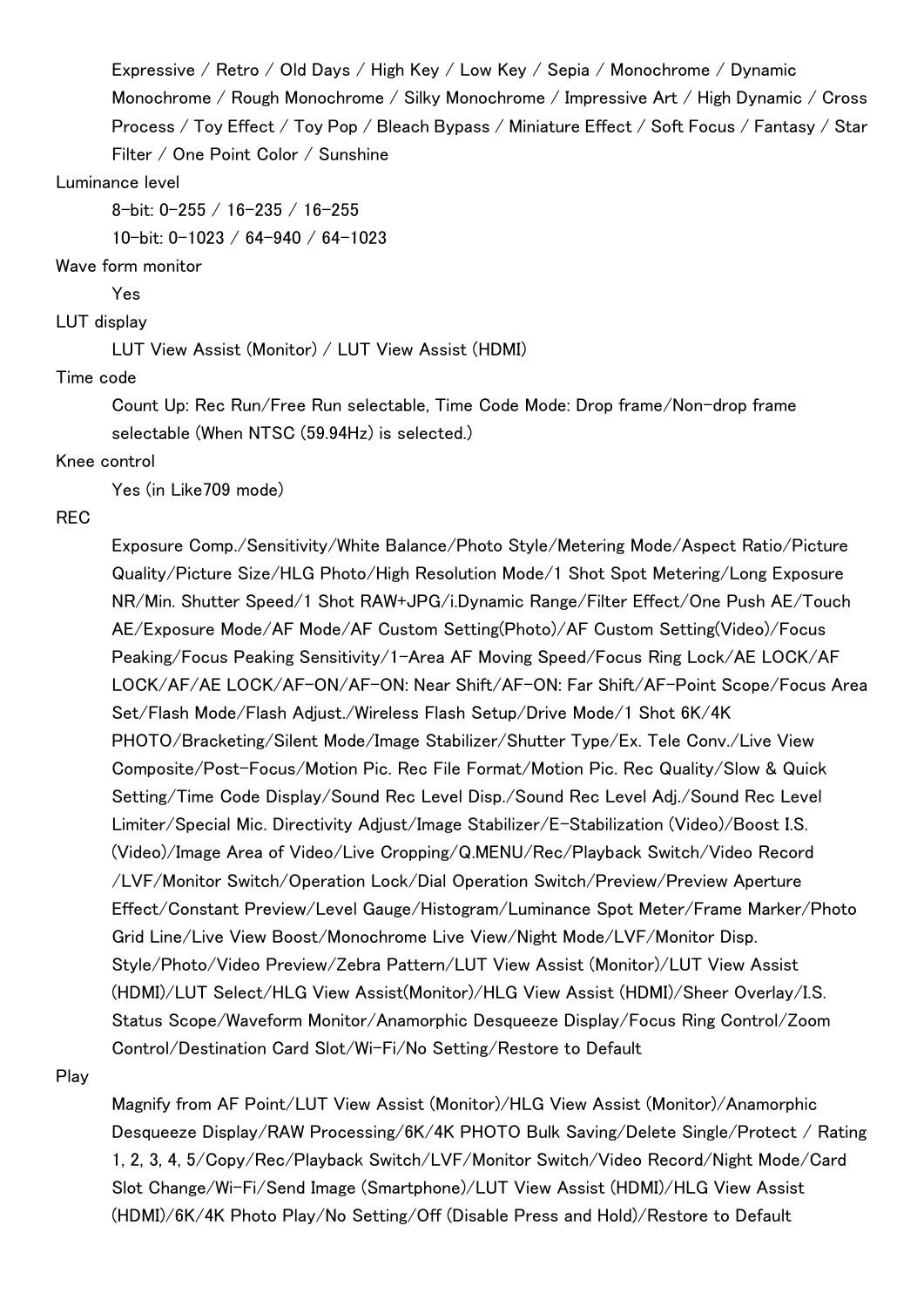## Level Gauge

Yes

## Print

PictBridge compatible

# USB

SuperSpeed USB 3.1 Gen1 Type-C

# HDMI

Monitor-through:

When a mode other than  $[4K/60p]/[4K/50p]$  is selected for [Picture Quality]:

4:2:2 10bit, 4:2:2 8bit, 4:2:0 8bit

When [4K/60p]/[4K/50p] mode is selected in [Rec Quality]:

4:2:2 10bit, 4:2:0 8bit

Info Display: ON / OFF (selectable):

HLG View Assist (HDMI): AUTO / MODE1 / MODE2 / OFF (selectable)

Playback:

microHDMI TypeD / VIERA Link, Audio: Stereo:

NTSC (59.94Hz): Auto / 4K/60p / 4K/30p / 1080p / 1080i / 720p / 480p

PAL (50.00Hz): Auto /4K/50p / 4K/25p / 1080p / 1080i / 720p / 576p

# Remote Input

Dia.2.5mm

External Mic & Audio Device Input

Dia.3.5mm for external microphone / external audio device

MIC (Plug-in Power) / MIC / LINE is selectable.

Stereo/Lens Auto/Shotgun/Super Shotgun/Manual is selectable when attaching DMW-MS2 (sold separately)

# Headphone Output

Dia.3.5mm

# Microphone

Stereo, Wind Noise Canceller: OFF / Low/ Standard / High (sold separately)

# XLR Microphone

Yes with DMW-XLR1 (sold separately)

# Speaker

Monaural

# SD Card Slot

SD Memory Card, SDHC Memory Card, SDXC Memory Card

Slot 1: Compatible with UHS-I/UHS-II UHS Speed Class 3 standard SDHC/SDXC Memory Cards and UHS-II Video Speed Class 90 standard SDXC Memory Cards.

Slot 2: Compatible with UHS-I UHS Speed Class 3 standard SDHC/SDXC Memory Cards

## Wi-Fi

2.4GHz (STA/AP) (IEEE802.11b/g/n) 5GHz (STA) (IEEE 802.11a/n/ac) 5GHz Wi-Fi is not available in some countries